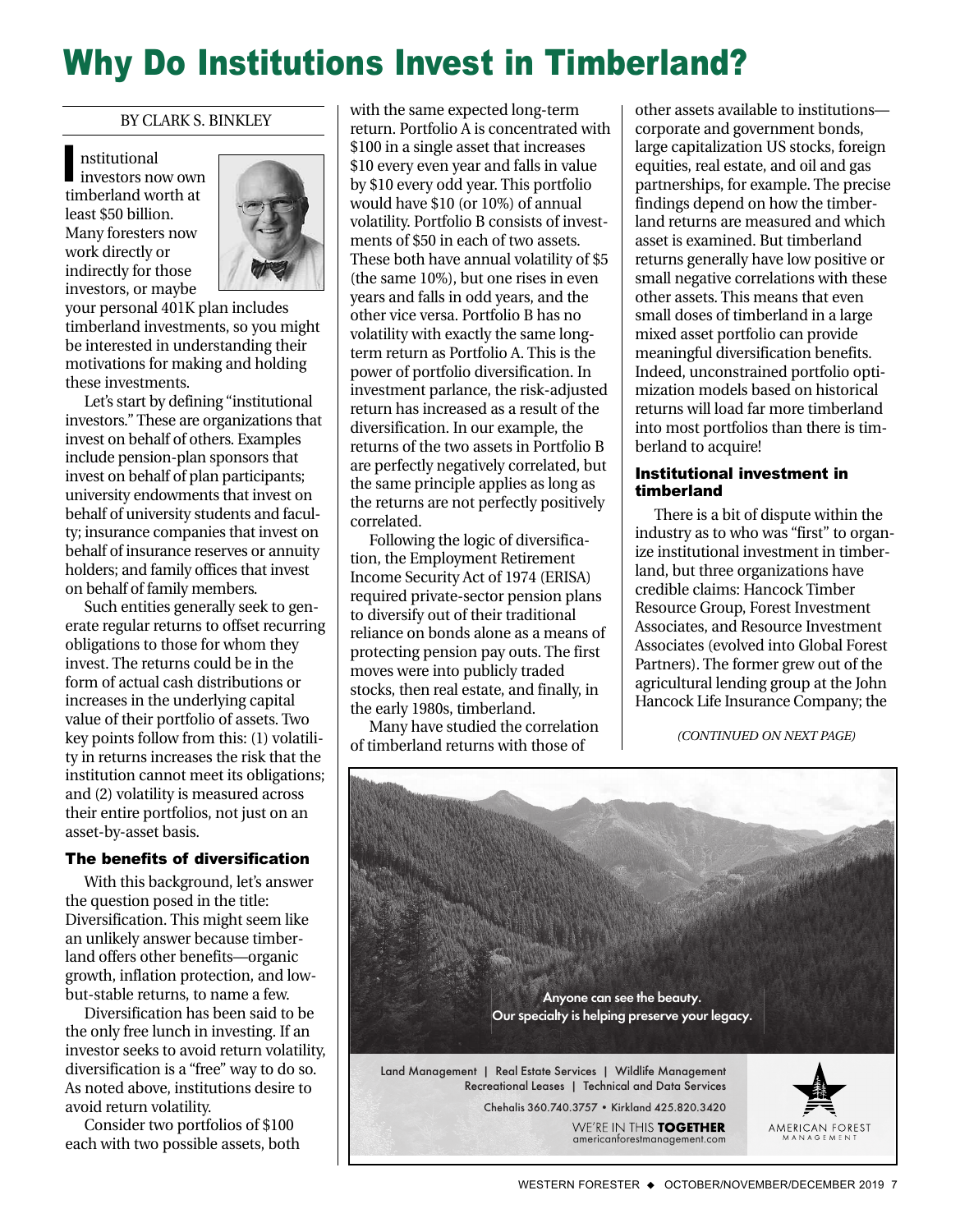second out of the trust division of First National Bank of Atlanta; and the third as an independent investment advisory group. From early beginnings in the US South, there are now over 20 timberland investment management organizations (TIMOs) investing on behalf of institutions on all continents except Antarctica (where there were once trees, albeit only fossilized ones now).

TIMOs manage "private equity" timberland. "Private" refers to the fact that the timberland assets are directly held and not regularly traded in public securities markets. Institutions can also access timberland by holding shares in publicly traded timberlandintensive companies generally organized as Real Estate Investment Trusts (REITs). These include Weyerhaeuser, Rayonier, Potlatch-Deltic, and Catchmark in the US, and Acadian in Canada. These investments can be made directly, via exchange-traded funds (WOOD), or through the actively managed timberland mutual fund run by Pictet Asset Management.

Although the underlying asset timberland—is similar in public and private equity ownership, there are differences. Specifically, the publicly traded companies generally include manufacturing assets and are "marked to





Figure 1. Equity Investment in Timberland Investment, 1990-2018. This figure shows the development of equity ownership of timberland, both public and private.

market" with daily pricing on stock exchanges. Manufacturing adds the volatility of forest products markets to that of timberland. Daily valuation subjects publicly traded companies to the vicissitudes of such macro-economic factors as trade policy and changes in expectations related to Federal Reserve moves, among others. Both give rise to additional volatility that does not exist (or, is not measured) in private markets.

As shown in Figure 1, private-equity timberland grew rather quickly in the 1990s through the Global Financial Crisis (GFC) starting in 2009. Two factors drove the growth. The first was the disintegration of the forest products industry in the US, and to a smaller extent, in Canada and Western Europe. Public companies in the US are required to report under US "generally accepted accounting principles" (US GAAP). At the time, US GAAP consistently understated timberland returns— those rules "depleted" timber as it was harvested, writing down the asset value, but not recording the increased value of the asset as it grew. In contrast, institutional investors regularly measure "total returns": cash flow plus change in asset value. This mismatch in valuation metrics provided an opportunity for institutions to acquire timberland from integrated companies with a value increase for both.

The second factor was a series of changes in the US tax code that allowed timber and timberland to escape corporate taxation as long as certain stringent requirements were met. For example, only a small fraction of the company's assets could be in activities other than timberland itself. These changes forced companies such as Weyerhaeuser to sell their valuable pulp and paper assets and focus on timberland as a way to maximize returns to shareholders. These "tax efficient" structures also benefitted private equity investors.

Along with the changes in the US, investors became more comfortable with investments outside the US and moved into Australia, New Zealand, Chile, Brazil and even to frontier markets of Laos, Malaysia, and Mozambique.

### What about the future of institutional investment in timberland?

The National Council of Real Estate Investment Fiduciaries (NCREIF) Timberland Property Index measures returns from individual timberland properties held by institutions. The figures are self-reported and reflect a changing mix of assets. It is not an "investable index" like the S&P 500,